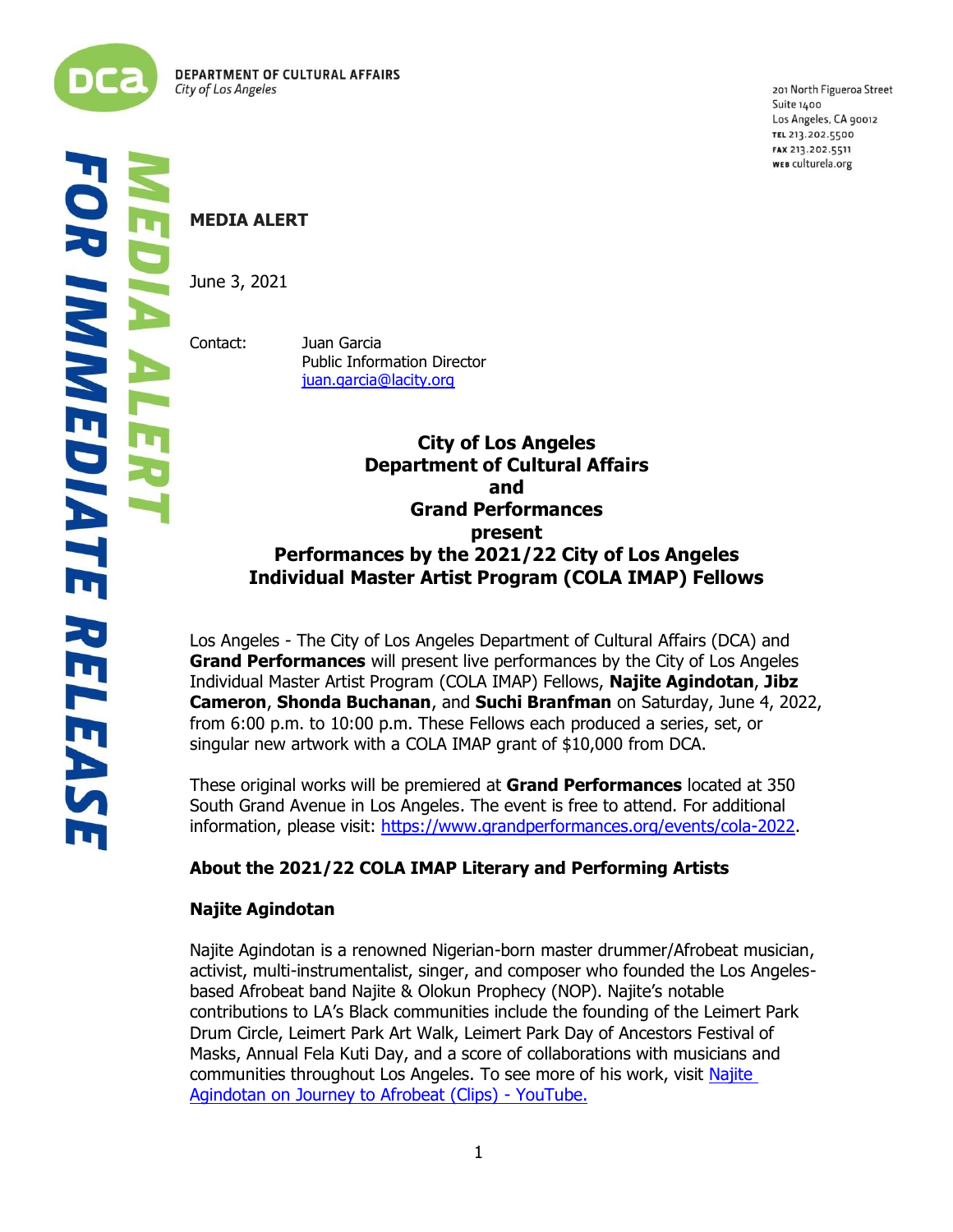### **Suchi Branfman**

Suchi Branfman is a choreographer, curator, performer, educator, and activist, who has worked from the war zones of Managua to Moscow's Bolshoi Theatre, and from Kampala's Luzira Prison to NYC's Joyce Theatre. Her work strives to create an embodied terrain grounded in storytelling, dialogue, listening, and action. Branfman is currently amidst a ten-year choreographic residency at the California Rehabilitation Center, a medium security state men's prison in Norco, CA; is Artistic Director of the multi-faceted Dancing Through Prison Walls project; serves on the faculties of Scripps College and Cal Poly Pomona; is a community gardener; and is a prison abolition activist.

### **Shonda Buchanan**

Shonda Buchanan is a poet and memoirist. She has published books of poetry, a memoir, and two Los Angeles anthologies. As a daughter of Mixed Bloods, tri-racial and tri-ethnic African American, American Indian, and European-descendant families who migrated from North Carolina and Virginia in the mid-1700s to 1800s to Southwestern Michigan, and a Los Angeles transplant, her work explores identity, ethnicity, landscape, gender, and loss. Her memoir, *Black Indian*, won the Indie New Generation Book Award for Memoir. To learn more about her work, please visit: [www.shondabuchanan.com.](http://www.shondabuchanan.com/)

### **Jibz Cameron**

Jibz Cameron is a performing artist and playwright-actor. She has been making work for over 15 years, mainly under an alter-ego, Dynasty Handbag, which incorporates absurdist humor, physical comedy, and feminist ideologies. She writes full length theater shows, produces video, and also hosts Weirdo Night, a popular monthly Los Angeles performance and comedy event. To learn more about her work, please visit: [www.dynastyhandbag.com.](http://www.dynastyhandbag.com/)

### **About the City of Los Angeles Department of Cultural Affairs (DCA)**

As a leading, progressive arts and cultural agency, DCA empowers Los Angeles's vibrant communities by supporting and providing access to quality visual, literary, musical, performing, and educational arts programming; managing vital cultural centers; preserving historic sites; creating public art; and funding services provided by arts organizations and individual artists.

Formed in 1925, DCA promotes arts and culture as a way to ignite a powerful dialogue, engage LA's residents and visitors, and ensure LA's varied cultures are recognized, acknowledged, and experienced. DCA's mission is to strengthen the quality of life in Los Angeles by stimulating and supporting arts and cultural activities, ensuring public access to the arts for residents and visitors alike.

DCA advances the social and economic impact of arts and culture through grantmaking; public art; community arts; performing arts; and strategic marketing, development, design, and digital research. DCA creates and supports arts programming, maximizing relationships with other city agencies, artists, and arts and cultural nonprofit organizations to provide excellent service in neighborhoods throughout Los Angeles.